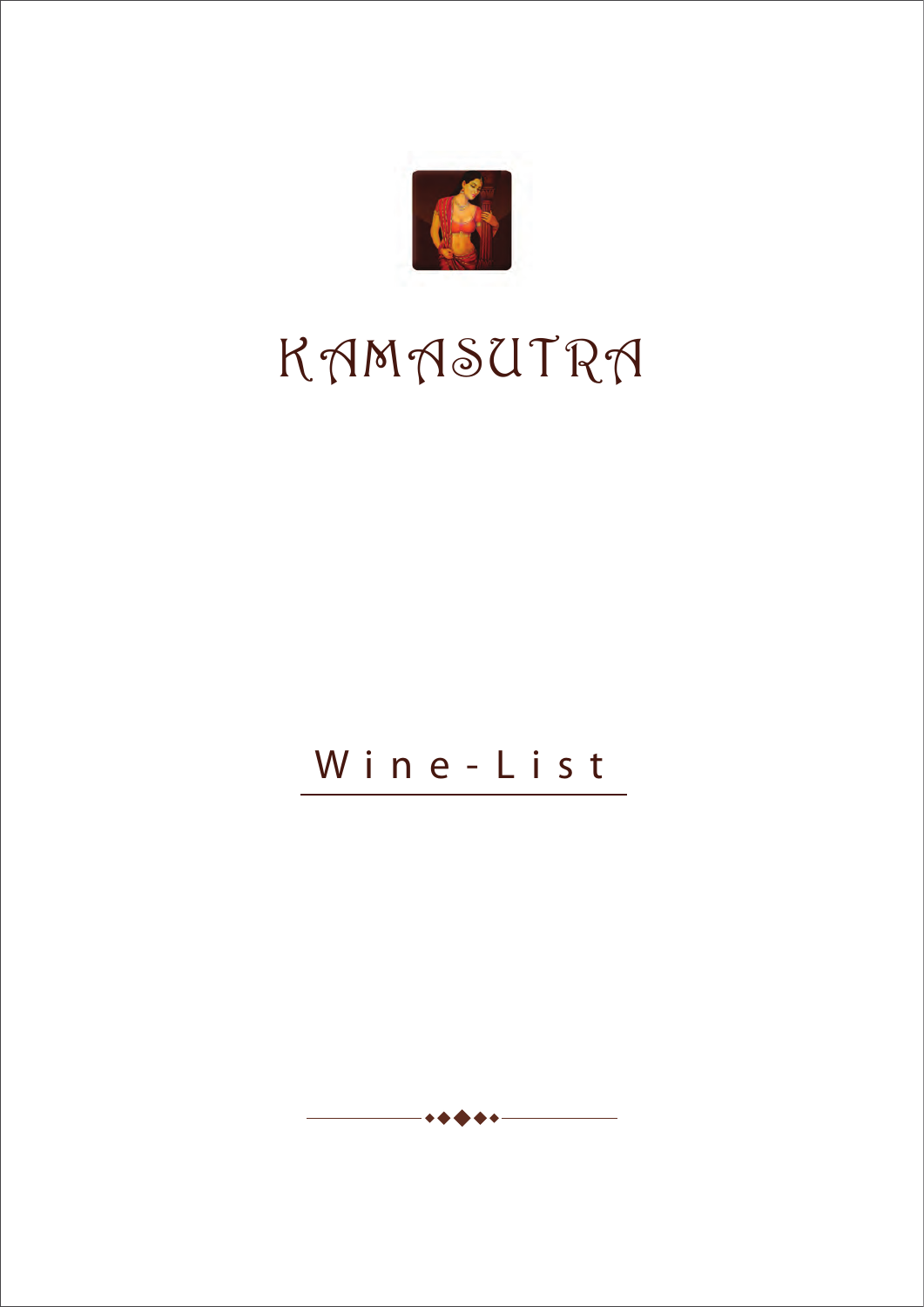#### Dear Guests,

Indian dining tradition holds that spicy cuisine is best paired with wines of certain styles.

We offer a comprehensive selection of premium wines ideally suited for spicy cuisine. Subtly spiced foods require a careful selection of wines that do not overpower the flavours. Full flavoured but low-tannic wines dominate our list. From aromatic whites to robust reds, there is something here for everyone. Do not hesitate to ask for a suggestion. Your Dining Pleasure is our Passion!

Cheers!!!

#### **Vintage subject to change without notice.**

#### **Aperitif**

|    | 1. Prosecco "Valdobbiadene" Veneto                                                               | Glass 0,1L | 6,00               |
|----|--------------------------------------------------------------------------------------------------|------------|--------------------|
| 2. | <b>Aperol Spritz</b> Prosecco, Aperol, Soda, orange                                              |            | 7,00               |
| 3. | <b>Hugo</b><br>Prosecco, mint, elderberry syrup, lime                                            |            | 7,50               |
|    | <b>Wines by the glass</b>                                                                        |            |                    |
|    | <u>Rosé</u>                                                                                      | Glass 0,2L | <b>Carafe 0,5L</b> |
| 1. | Fleur de d'Artagnan, Côtes de Gascogne, France<br>60% Merlot, 30% Cabernet Sauvignon, 10% Tannat | 6,50       | 16,00              |
|    | <b>White</b>                                                                                     |            |                    |
| 1. | Sauvignon Blanc dry Sula, India                                                                  | 7,50       | 18,50              |
| 2. | Chardonnay dry Cante Grande, Chile                                                               | 6, 50      | 16,00              |
| 3. | Riesling dry Hubert Müller, Palatinate Region                                                    | 6, 50      | 16,00              |
| 4. | Riesling semi-dry Hubert Müller, Palatinate Region                                               | 6, 50      | 16,00              |
| 5. | <b>Wine Spritzer</b> Riesling dry, soda                                                          | 6,00       |                    |
|    | <u>Red</u>                                                                                       |            |                    |
| 1. | <b>Shiraz</b><br>Sula, India                                                                     | 7,50       | 18,50              |
| 2. | Montepulciano<br>Citra, Italy                                                                    | 6,50       | 16,00              |
|    |                                                                                                  |            |                    |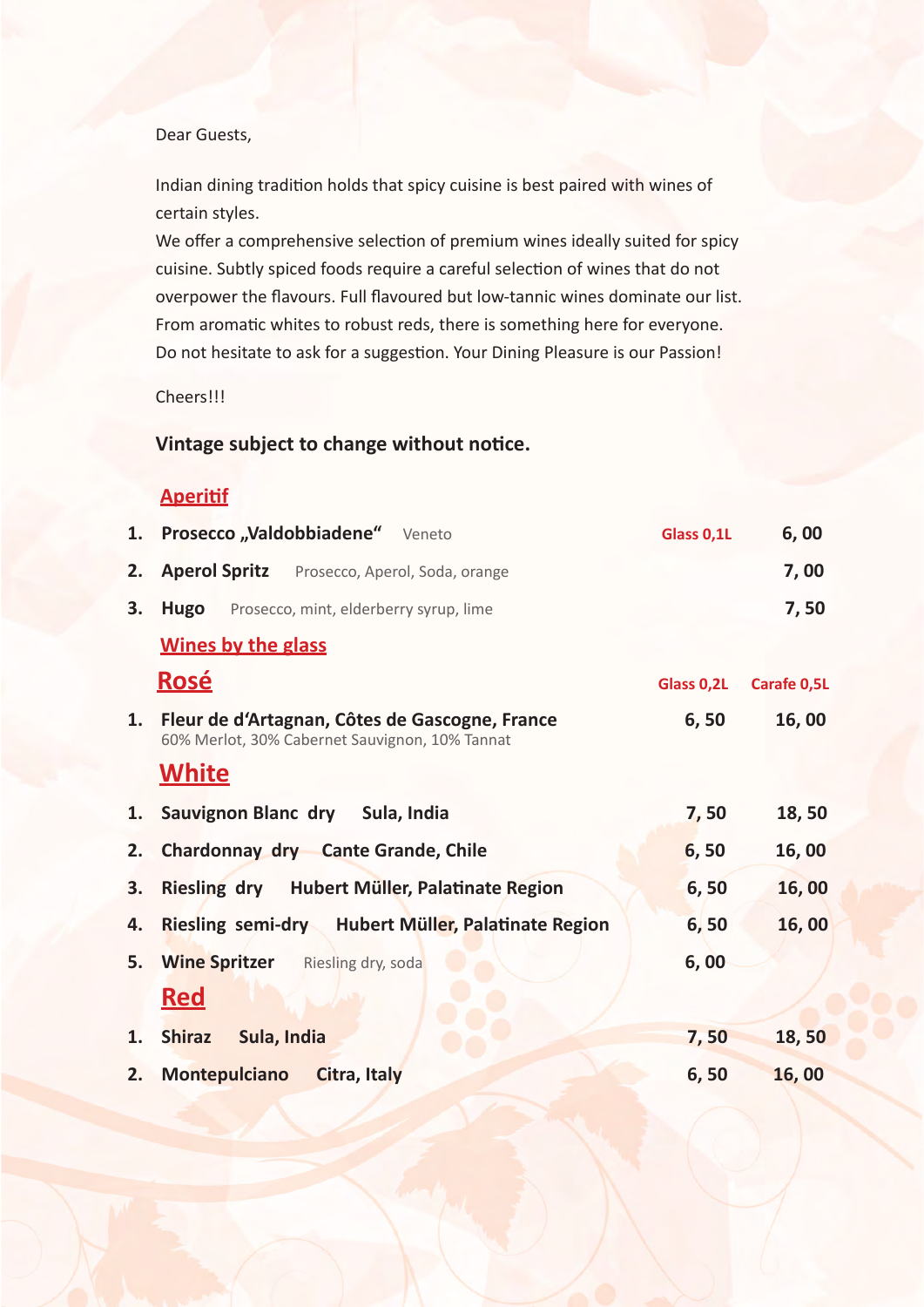#### **Wines by the bottle**

|      | Prosecco / Champagne / Champagner<br><b>Sparkling Wines:</b>                                       |       |
|------|----------------------------------------------------------------------------------------------------|-------|
| 551. | Prosecco Valdobbiadene Superiore Brut DOC<br><b>Maschio dei Cavalieri, Veneto</b><br>100% Prosecco | 35,00 |
| 552. | Champagne "Rheingauer Riesling", Brut<br><b>Schloss VAUX, Rheingau</b><br>100% Riesling            | 40,00 |
| 553. | <b>Rosé Brut</b><br><b>Schloss VAUX, Rheingau</b><br><b>Pinot Noir and Pinot Meunier</b>           | 40,00 |
| 554. | <b>Champagner Taittinger Brut Reserve</b><br>40% Pinot Noir, 40% Chardonnay, 20% Pinot Meunier     | 80,00 |

# **India**

**Vineyard Sula, Nashik Region, Maharashtra**



**CHAMPAGNE**  $-18$ 

308814

## **White**

**555. Sauvignon Blanc 29, 00** 



**556. Chenin Blanc 29, 00**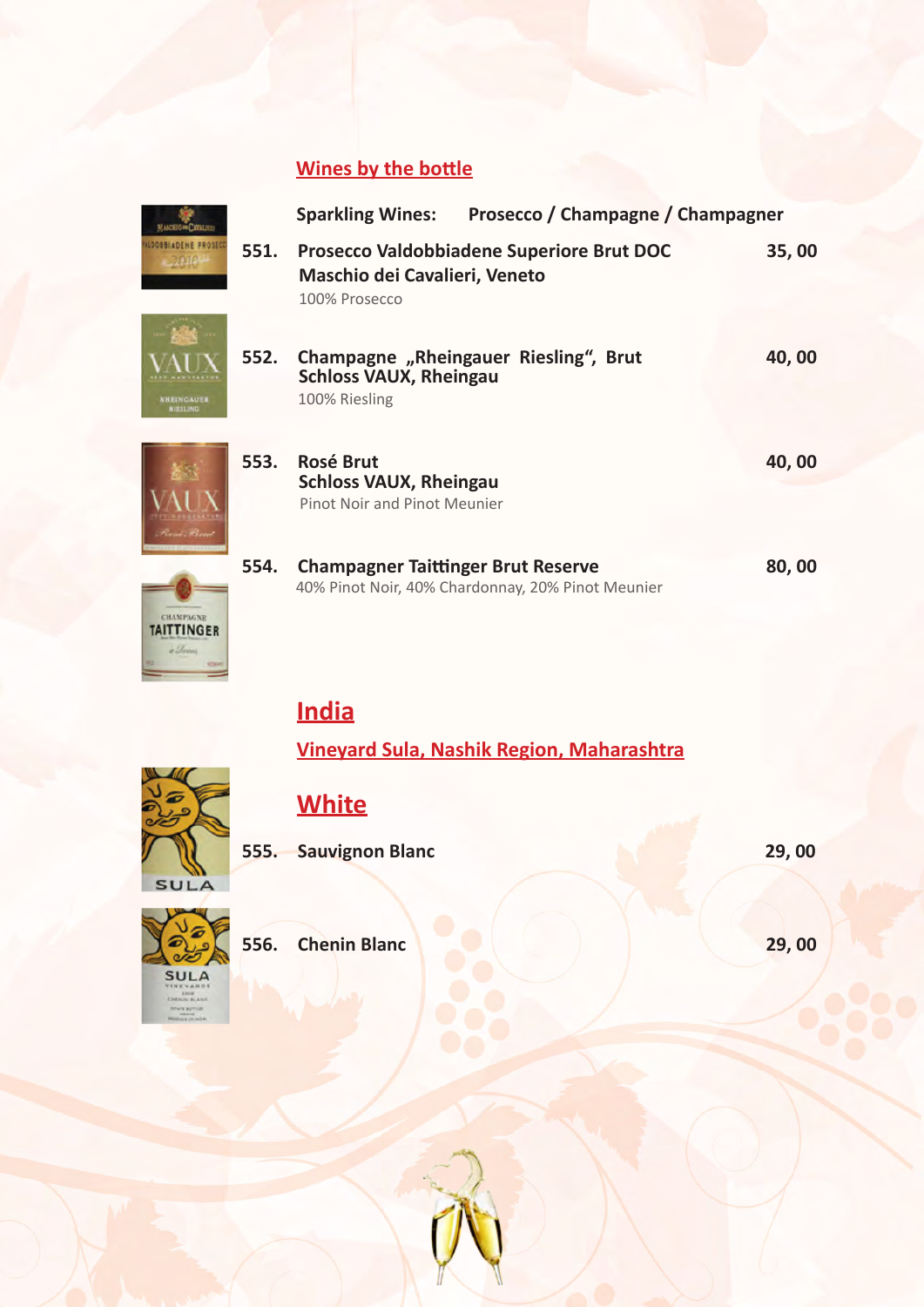# **Rosé**

|          |      | 557. Zinfandel Rosé       | 29,00 |
|----------|------|---------------------------|-------|
|          |      | <b>Red</b>                |       |
|          | 558. | <b>Shiraz 2016</b>        | 29,00 |
|          |      |                           |       |
| $\Delta$ | 559. | <b>Red Zinfandel 2013</b> | 29,00 |
|          |      |                           |       |

**Top German Wines**

| DÖNNHOFF   | <b>560.</b> | Nahe Vineyard Dönnhof<br>Norheimer Kirschheck Riesling late harvest | 42,00 |
|------------|-------------|---------------------------------------------------------------------|-------|
|            | 561.        | Palatinate Vineyard Reichsrat von Buhl<br>Rosé Wine Pinot Noir dry  | 29,00 |
| DR. LOOSEN |             | 562. Moselle Vineyard Dr. Loosen<br><b>Riesling QbA dry</b>         | 29,00 |



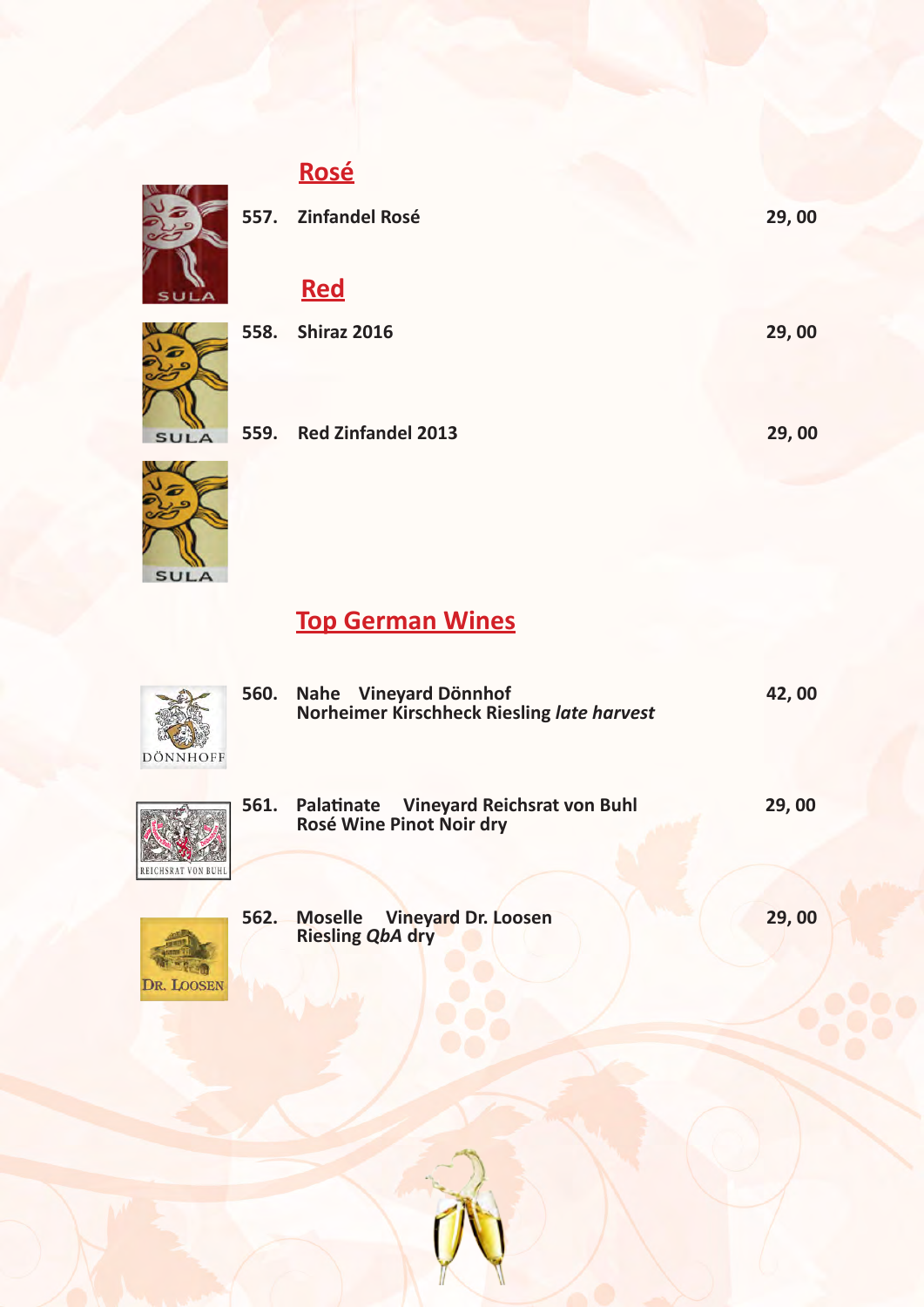| <b>SCHLOSS LIESER</b><br><b>THOMAS HAAG</b> | 563. | <b>Moselle</b> Vineyard Schloss Lieser<br>Lieser Niederberg Helden Riesling Kabinett          | 32,00 |
|---------------------------------------------|------|-----------------------------------------------------------------------------------------------|-------|
| ttmann                                      | 564. | Rhine-Hesse Vineyard Wittmann<br><b>Westhofener Riesling dry</b>                              | 40,00 |
| ünstler                                     | 565. | Rheingau Vineyard Künstler<br>Hochheimer Hölle Riesling Kabinett dry                          | 36,00 |
|                                             | 566. | Palatinate<br>Vineyard Hubert Müller Maikammer<br>Riesling vom Buntsandstein Kabinett dry     | 29,00 |
|                                             | 567. | Palatinate<br>Vineyard Hubert Müller Maikammer<br>Riesling vom Rotliegenden Kabinett semi-dry | 29,00 |
| Dr.Bürklin-Wolf                             | 568. | Vineyard Dr. Bürklin-Wolf<br>Palatinate<br><b>Riesling Fass 76 dry</b>                        | 30,00 |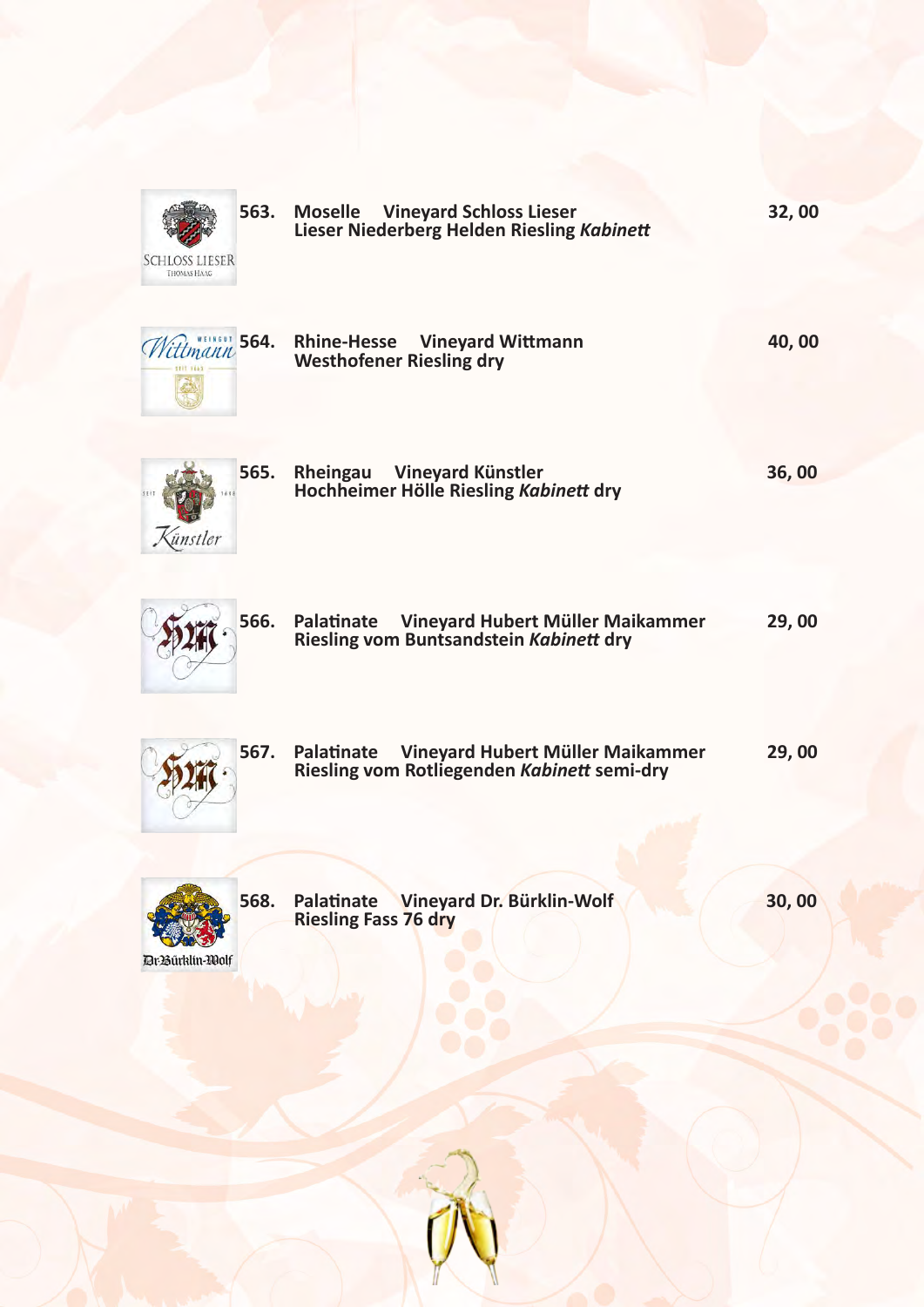## **Vineyard Heger, Kaiserstuhl, Baden**

| FRE.<br>annet<br>Weiterburgeunder   | <b>569.</b> | Pinot Blanc "Oktav" Kabinett<br><b>Joachim Heger</b>   | 35,00 |
|-------------------------------------|-------------|--------------------------------------------------------|-------|
| m ain.<br>inary<br>Genutianana make | 570.        | Pinot Gris "Oktav" Kabinett<br><b>Joachim Heger</b>    | 35,00 |
|                                     |             | Vineyard Meyer-Näkel, Dernau, Ahr                      |       |
|                                     |             | <u>White</u>                                           |       |
| MEYER-NÄKEL                         | 571.        | Illusion Eins Qualitätswein<br>100% Pinot Noir         | 40,00 |
|                                     |             | <u>Red</u>                                             |       |
| <b>MEYER-NÄKEL</b>                  | 572.        | Pinot Noir "G" Qualitätswein 2014                      | 44,00 |
|                                     |             | <b>Vinevard Dagernova, Bad Neuenahr-Ahrweiler, Ahr</b> |       |
|                                     | 573.        | Pinot Noir Qualitätswein 2015<br>semi-sweet            | 29,00 |
|                                     | 574.        | <b>Pinot Noir Classic 2009</b><br>dry                  | 32,00 |

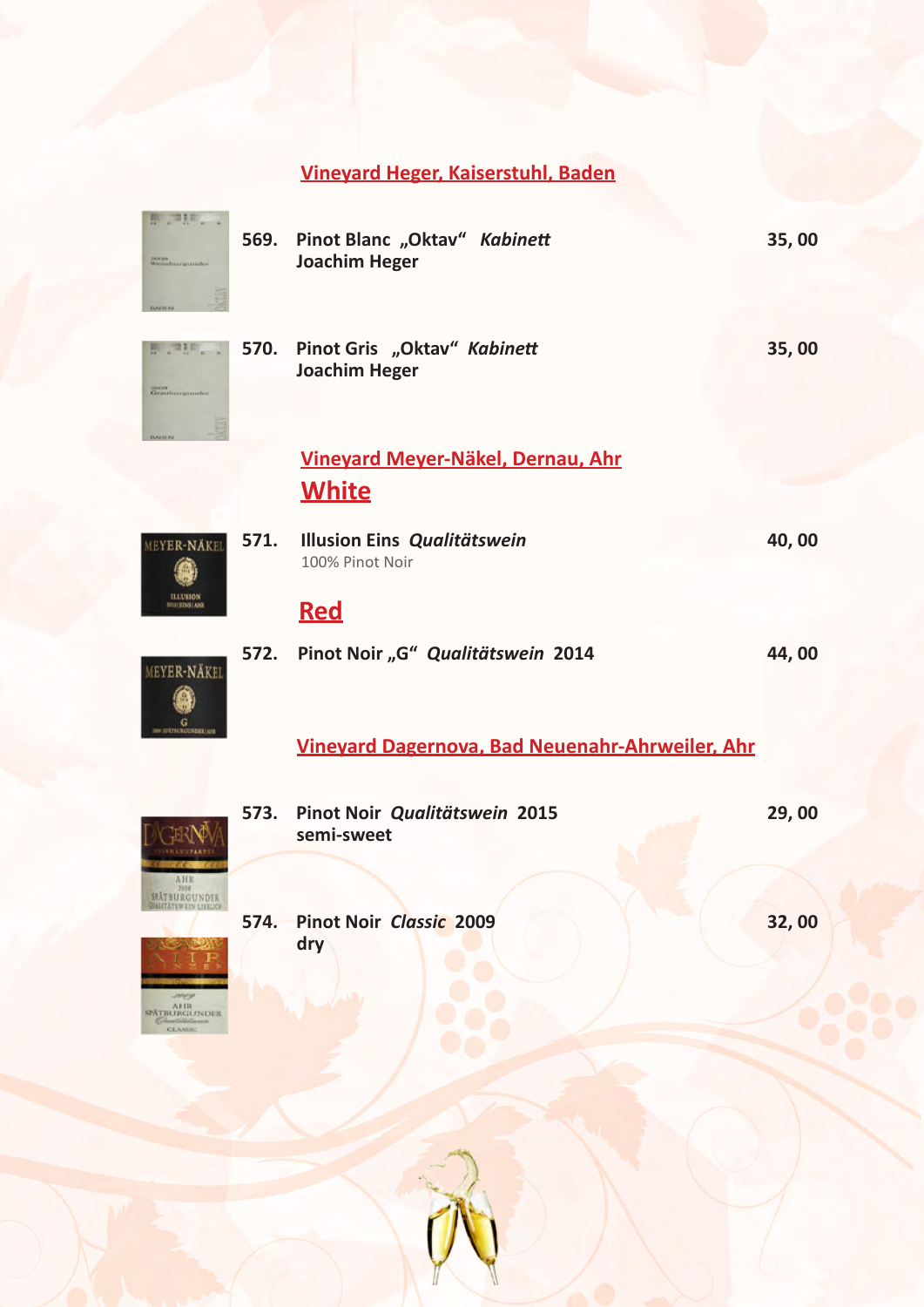| T. |  |
|----|--|
|    |  |

Sand

 $\sum_{i=1}^{n}$ hard Rs

POUILI  $_{\rm{L}\rm{B}}$   $_{\rm{L}}$ 

# **France White**

|                     |      | 575. Chablis AC Vieilles Vignes<br><b>Domaine Louis Michel &amp; Fils</b><br>Chardonnay                | 39,00 |
|---------------------|------|--------------------------------------------------------------------------------------------------------|-------|
| <b>JERDY et Fit</b> | 576. | <b>Sancerre Blanc AOC Les Caillottes</b><br><b>Domaine Bernard Reverdy</b><br>Loire<br>Sauvignon Blanc | 39,00 |
| sasters             | 577. | <b>Pouilly Fumé AOC</b><br><b>Domaine Pascal Jolivet</b><br>Loire<br>Sauvignon Blanc                   | 39,00 |

### **Red**

| <b>MITMEE</b>   | 578. Crozes Hermitage Les Jalets Rouge 2015 |              | 49,00 |
|-----------------|---------------------------------------------|--------------|-------|
| <b>LET AIME</b> | Domaines Paul Jaboulet Aîné<br>Svrah        | <b>Rhône</b> |       |



 $\circ$ **TROZIOS HIG**  $2a.9$ **IL JABOU** 

| 579. Château Haut-Pontet 2013     | 59,00 |
|-----------------------------------|-------|
| <b>St. Emilion Grand Cru</b>      |       |
| 95% Merlot, 5% Cabernet Sauvignon |       |

**580. Château Les Ormes Sorbet 2009 Haut-Médoc 59, 00** 65% Cabernet Sauvignon, 30% Merlot, 5% Petit Verdot

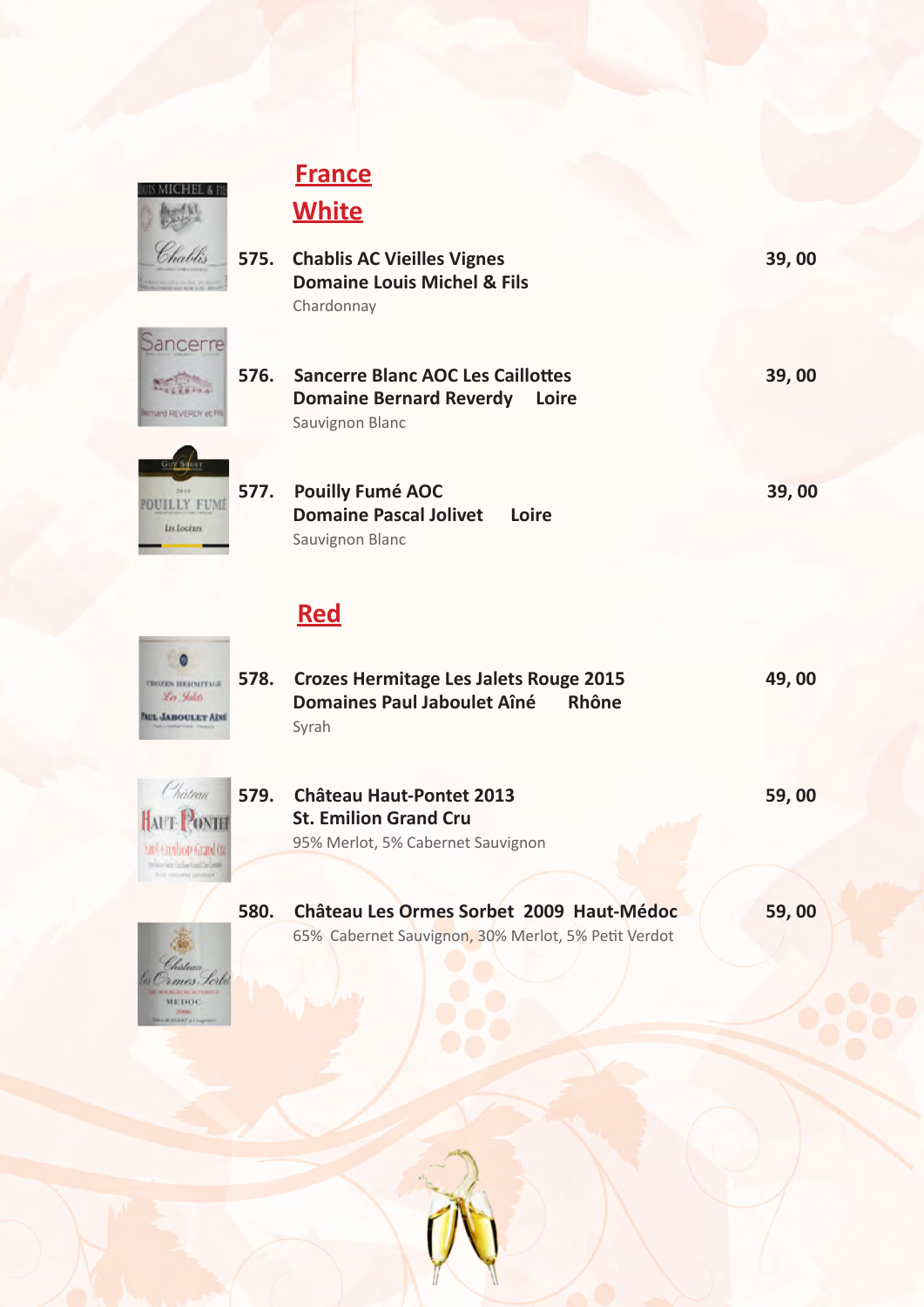# **Italy White**



**581. Vermentino "Bolgheri" DOC** 40, 00  **Antinori - Tenuta Guado Al Tasso Tuscany** Vermentino



**BROGLIA** 装置

GAVI **VILLA BROGLIA** 

| 582. | Lugana "Molin" DOC<br>Azienda Agricola Provenza<br>Lombardy<br>Trebbiano di Lugana | 30,00 |
|------|------------------------------------------------------------------------------------|-------|
| 583. | Gavi di Gavi "Villa Broglia" DOCG<br>Tenuta La Meirana Piedmont<br>Cortese         | 30,00 |



**584. Pinot Grigio 30, 00 Livon Collio Friuli Venezia Giulia** 

## **Rosé**



**585.** Scalabrone "Bolgheri" DOC 34, 00  **Antinori - Tenuta Guado Al Tasso Tuscany** 40% Cabernet Sauvignon, 40%Merlot, 20% Syrah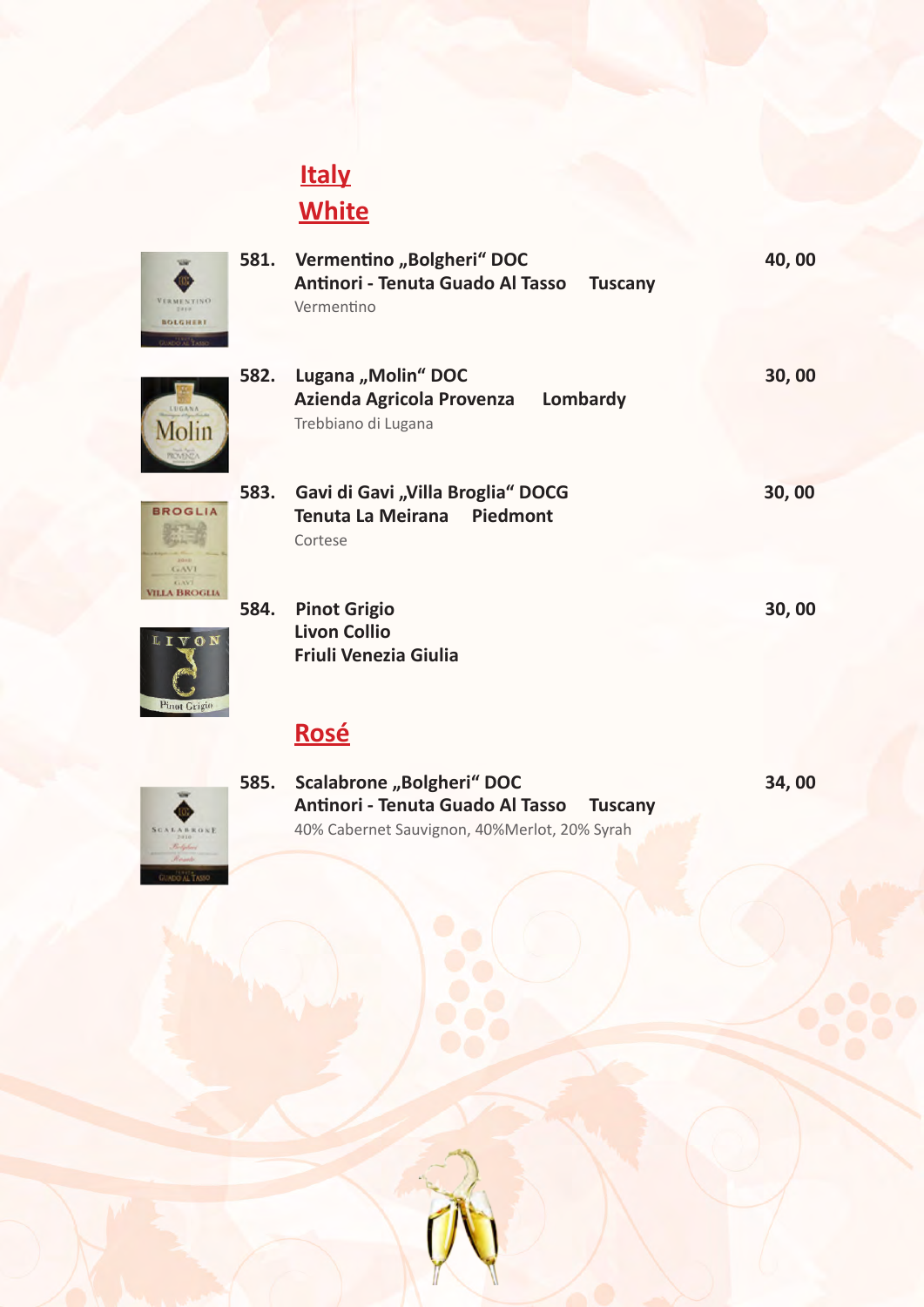

Gambero Rosso : 3 Glasses for vintage 2007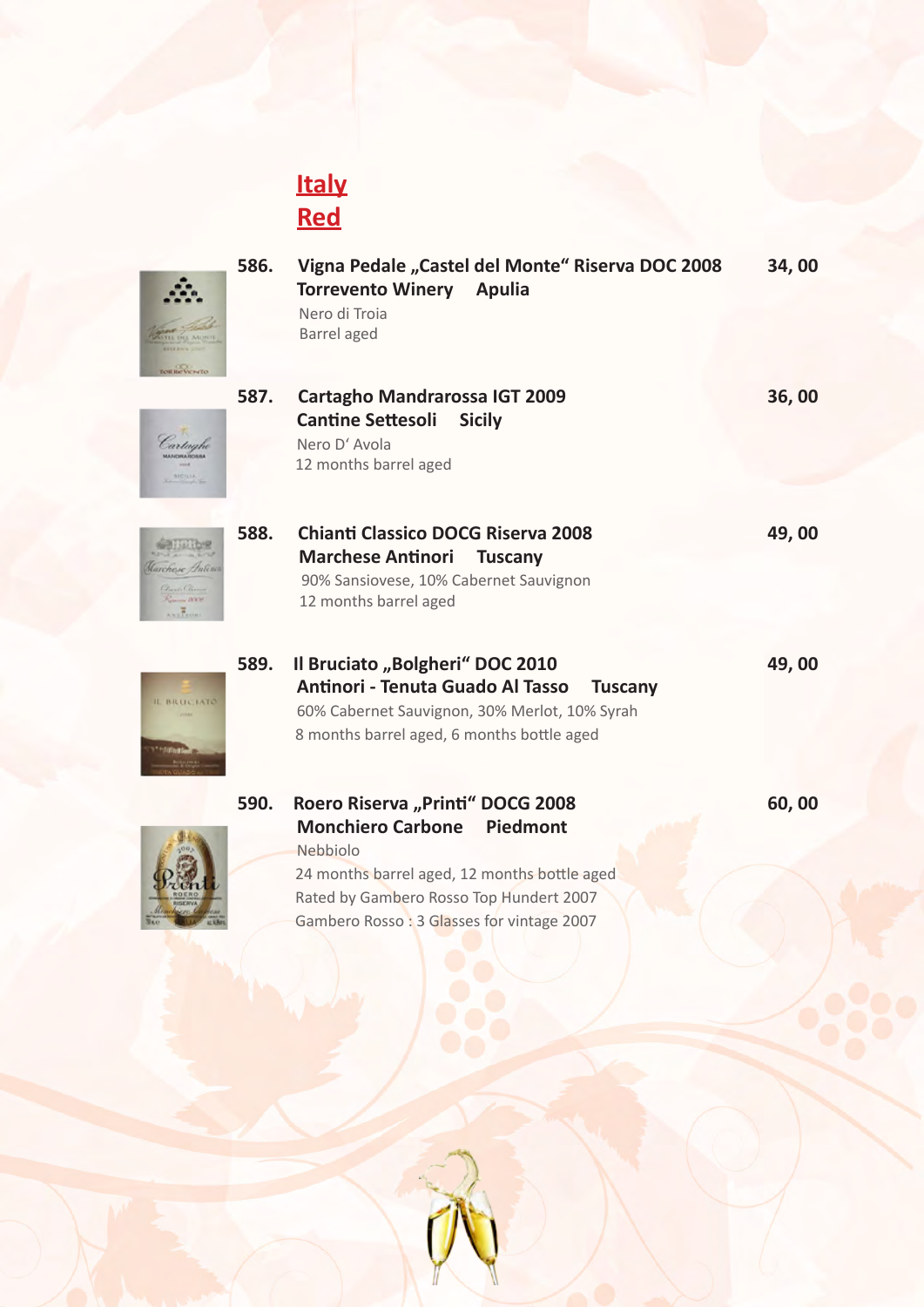# **Spain White**



**PAA Necra** 

M

 $\mathcal{L}(\mathbf{B}) = \mathbb{R}$ 

COTO DE IMAZ

vat

|      | 591. Sauvignon Blanc<br>Marqués de Riscal Rueda                                                                       | 30,00 |
|------|-----------------------------------------------------------------------------------------------------------------------|-------|
|      | <b>Red</b>                                                                                                            |       |
| 592. | Pata Negra Gran Reserva 2007<br>Los Llanos Valdepeñas<br>Tempranillo<br>24 months barrel aged, 24 months bottle aged  | 35,00 |
| 593. | Coto de Imaz Reserva 2010<br>El Coto de Rioja<br>Rioja<br>Tempranillo<br>16 months barrel aged, 36 months bottle aged | 42,00 |



| 594. | Marqués de Riscal Tinto Reserva DOCa 2006 | 52,00 |
|------|-------------------------------------------|-------|
|      | Marqués de Riscal Rioja                   |       |
|      | 90% Tempranillo, 10% Graciano and Mazuelo |       |



**595. Finca Monasterio Reserva 2007 59, 00 Baron de Ley Rioja** 80% Tempranillo, 20% Cabernet Sauvignon 18 months aged in French oak barrel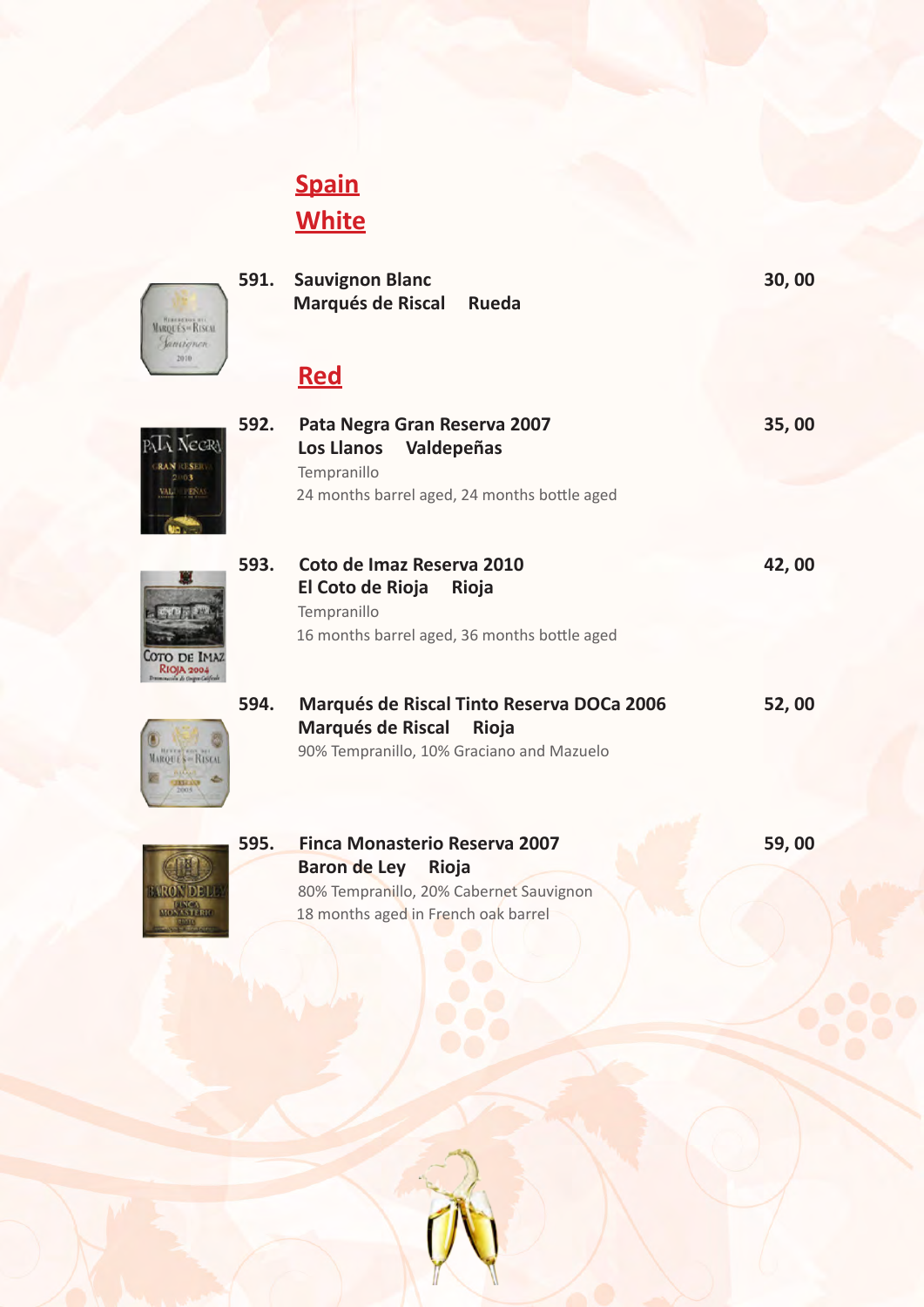#### **Chile & USA**





 **Cycles Winery California**  100% Syrah



GRAN RESERVA